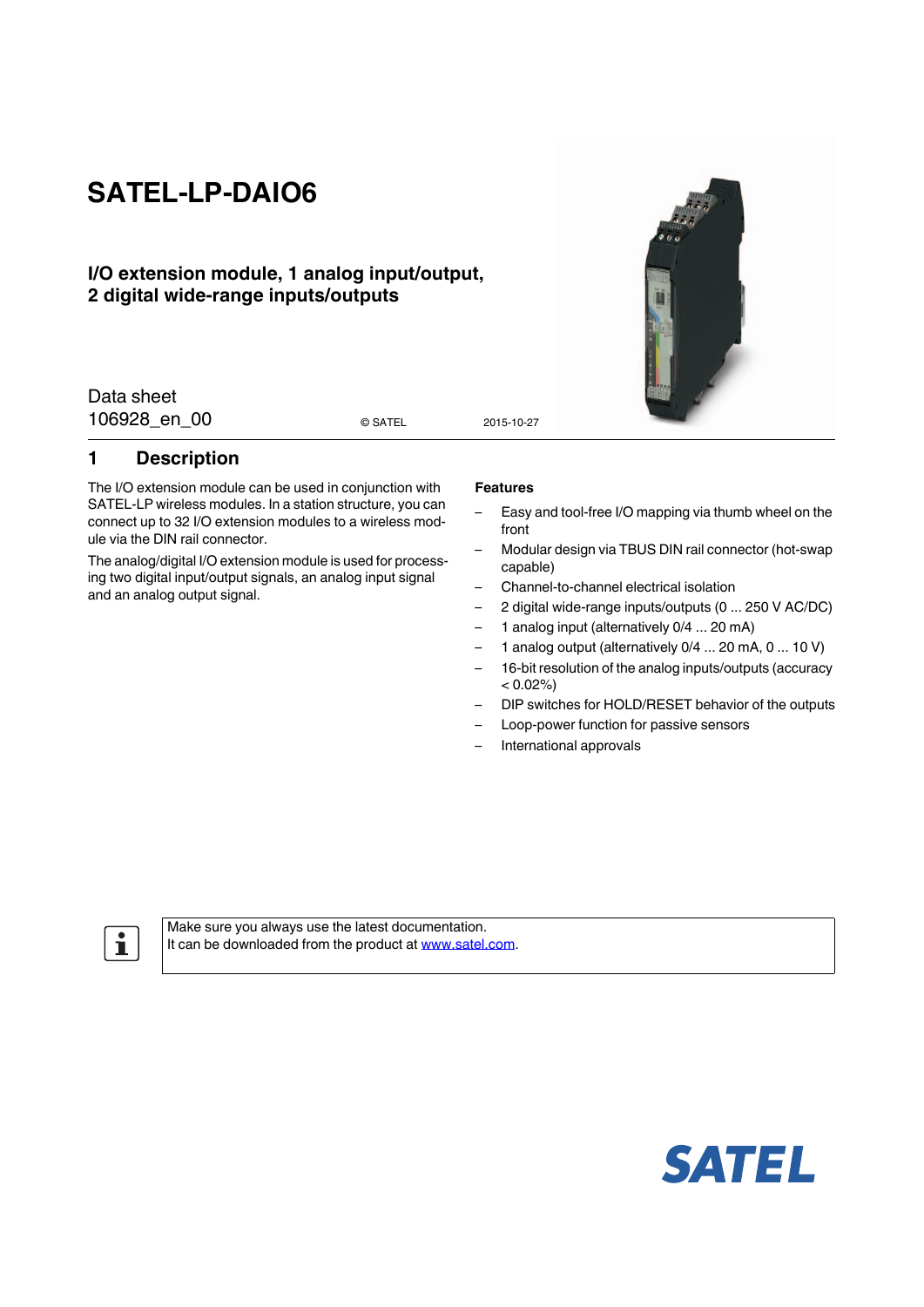<span id="page-1-0"></span>

| $\mathbf{2}$   |      | <b>Table of contents</b> |  |
|----------------|------|--------------------------|--|
|                |      |                          |  |
| $\overline{2}$ |      |                          |  |
| 3              |      |                          |  |
| 4              |      |                          |  |
| 5              |      |                          |  |
| 6              |      |                          |  |
|                | 6.1  |                          |  |
|                | 6.2  |                          |  |
| $\overline{7}$ |      |                          |  |
|                | 7.1  |                          |  |
|                | 7.2  |                          |  |
|                | 7.3  |                          |  |
|                | 7.4  |                          |  |
|                | 7.5  |                          |  |
|                | 7.6  |                          |  |
|                | 7.7  |                          |  |
|                | 7.8  |                          |  |
|                | 7.9  |                          |  |
|                | 7.10 |                          |  |
| 8              |      |                          |  |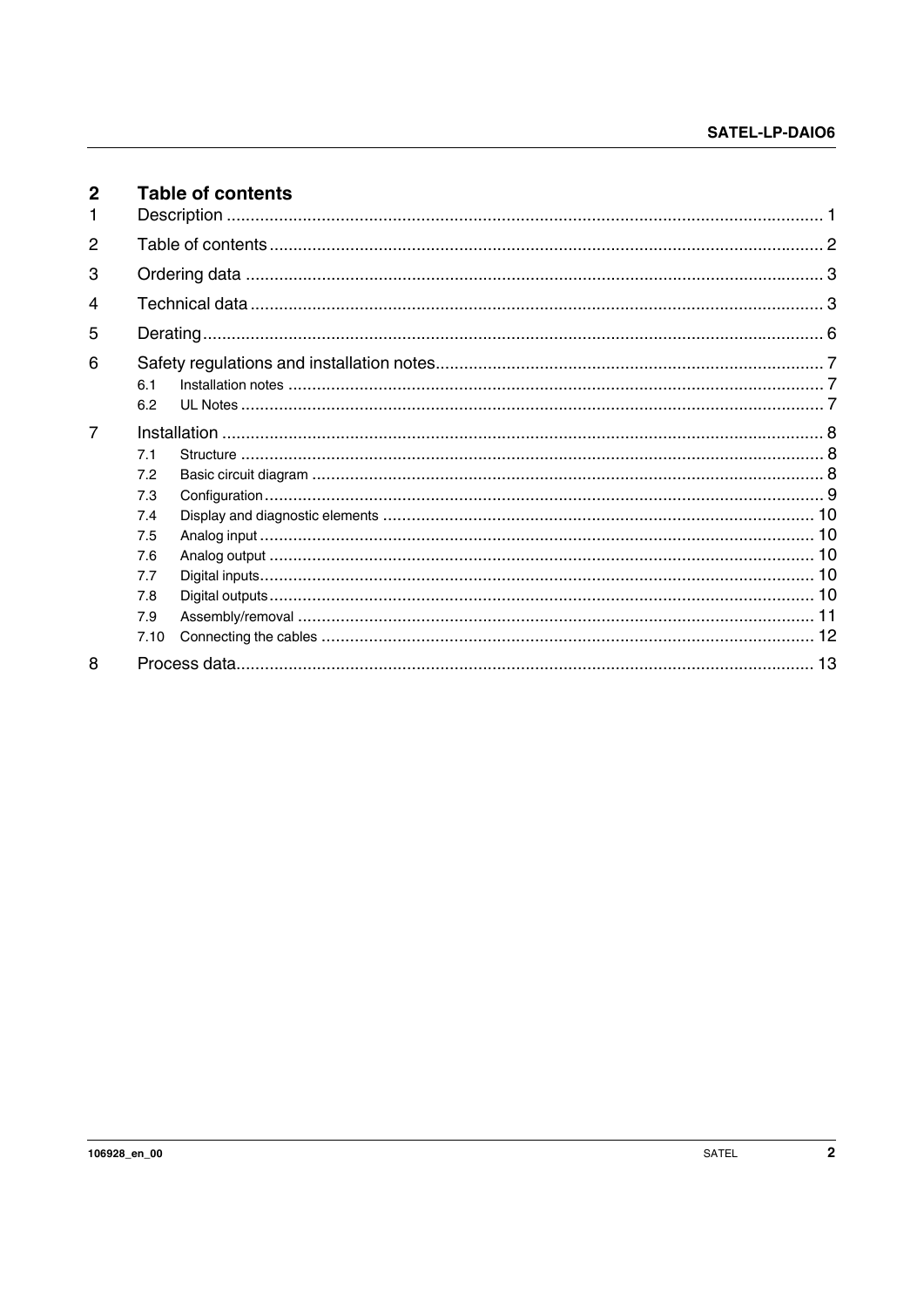# <span id="page-2-0"></span>**3 Ordering data**

| <b>Description</b>                                                                                                                                                                                                       | <b>Type</b>    | Order No. | Pcs./Pkt. |
|--------------------------------------------------------------------------------------------------------------------------------------------------------------------------------------------------------------------------|----------------|-----------|-----------|
| Analog/digital I/O extension module with 2 digital inputs/outputs<br>$(0250$ V AC/DC) and 1 analog input $(0/420$ mA) and output<br>(0/4  20 mA, 010 V), with screw connection, incl. DIN rail connector                 | SATEL-LP-DAIO6 | YI0105    |           |
| <b>Accessories</b>                                                                                                                                                                                                       | <b>Type</b>    | Order No. | Pcs./Pkt. |
| 2400 MHz wireless transceiver with RS-232, RS-485 2-wire interface,<br>expandable with I/O extension modules, with screw connection, antenna<br>connection: RSMA (female), including DIN rail connector, without antenna | SATEL-LP24     | YM0424    |           |
| 868 MHz wireless transceiver with RS-232, RS-485 2-wire interface,<br>expandable with I/O extension modules, with screw connection, antenna<br>connection: RSMA (female), including DIN rail connector, without antenna. | SATEL-LP8      | YM0408    |           |
| 900 MHz wireless transceiver (transmitter and receiver) with RS-232 and<br>RS-485 interface, can be extended with I/O extension modules                                                                                  | SATEL-LP9      | YM0409    |           |
| Analog/digital I/O extension module with 2 digital inputs/outputs<br>(0250 V AC/DC) and 1 analog input (0/420 mA) and output<br>(0/4  20 mA, 010 V), with screw connection, incl. DIN rail connector                     | SATEL-LP-DAIO6 | YI0105    |           |
| Technical data<br>4                                                                                                                                                                                                      |                |           |           |

<span id="page-2-1"></span>

| <b>Dimensions</b>    |                                                             |
|----------------------|-------------------------------------------------------------|
| Dimensions W/H/D     | 17.5 mm / 99 mm / 114.5 mm                                  |
| <b>General data</b>  |                                                             |
| Overvoltage category | $\mathbf{I}$                                                |
| Mounting position    | any, on standard DIN rail NS 35 in accordance with EN 60715 |
| Degree of protection | IP20                                                        |
| Pollution degree     | $\overline{2}$                                              |
| Type of housing      | PA 6.6-FR, green                                            |

Flammability rating according to UL 94 MTTF (mean time to failure) Telcordia standard, 25°C temperature, 21% operating cycle (5 days a week, 8 hours a day) 889 Years MTTF (mean time to failure) Telcordia standard, 40°C temperature, 34.25% operating cycle (5 days a week, 12 hours a day) 391 Years 151 Years

MTTF (mean time to failure) Telcordia standard, temperature 40°C, operating cycle 100% (7 days a week, 24 hours a day)

| <b>Supply</b>                    |                                                                                        |
|----------------------------------|----------------------------------------------------------------------------------------|
| Supply voltage range             | 19.2 V DC  30.5 V DC (TBUS)                                                            |
| Max. current consumption         | $\leq$ 95 mA (At 24 V DC, at 25°C)                                                     |
| Transient surge protection       | Yes                                                                                    |
| Analog input                     |                                                                                        |
| Number of inputs                 |                                                                                        |
| Current input signal             | 0 mA  20 mA (can be set via DIP switches)<br>4 mA  20 mA (can be set via DIP switches) |
| Max. current input signal        | 22 mA                                                                                  |
| Input resistance current input   | $< 70 \Omega$                                                                          |
| Precision                        | ≤ 0.02 % (at 25 °C)                                                                    |
| Temperature coefficient, typical | typ. 0.0025 %/K (at -40 °C  +70 °C)                                                    |
| Supply voltage                   | $\geq$ 12 V DC (For passive sensors (via terminal PWR1, +11))                          |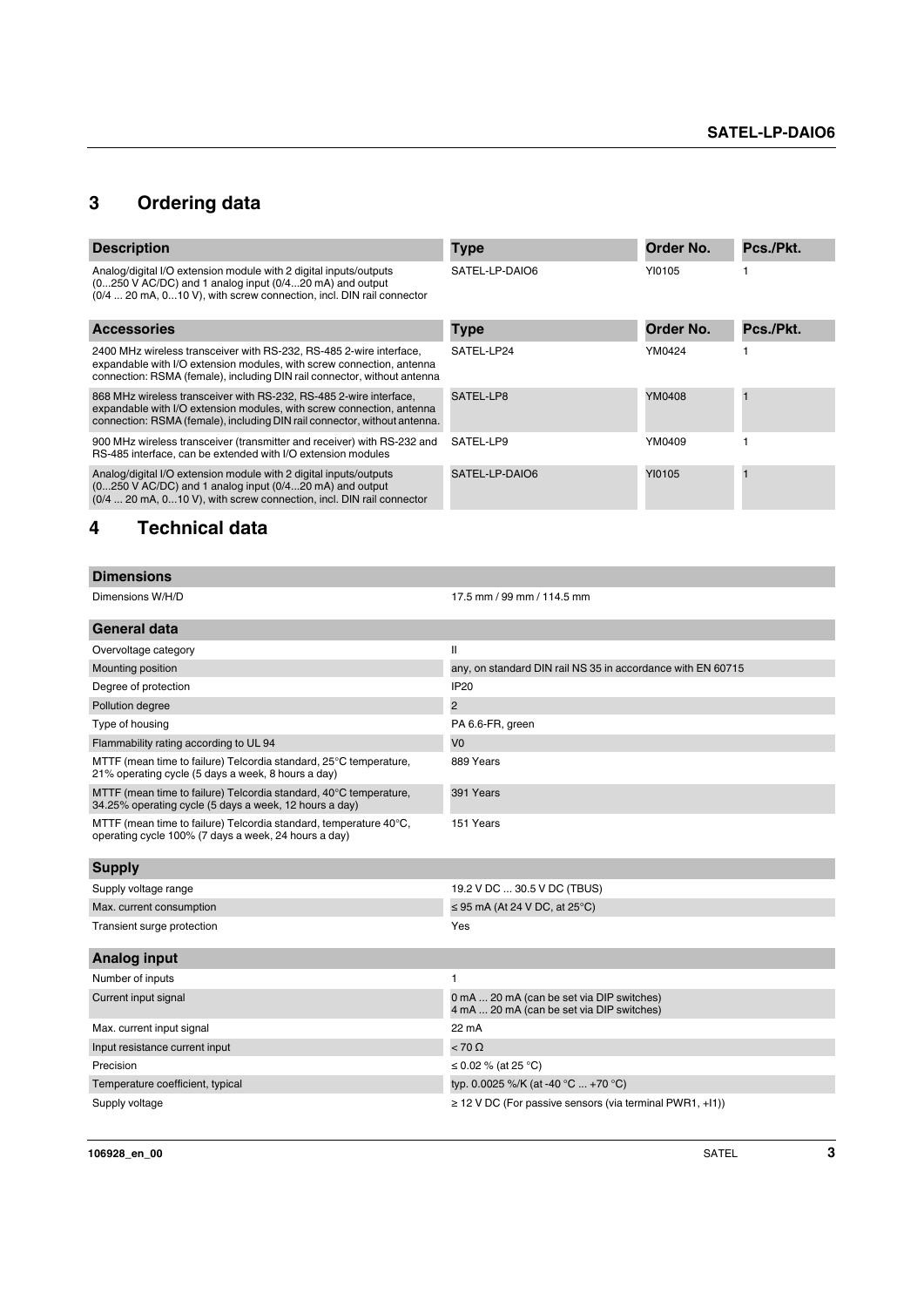| <b>Analog input</b>                                 |                                                                                                                               |  |  |
|-----------------------------------------------------|-------------------------------------------------------------------------------------------------------------------------------|--|--|
| Resolution (bit)                                    | 16 (Bit)                                                                                                                      |  |  |
| Protective circuit                                  | Overload protection, short-circuit protection                                                                                 |  |  |
| Max. current consumption                            | < 1 mA                                                                                                                        |  |  |
|                                                     |                                                                                                                               |  |  |
| <b>Digital input</b>                                |                                                                                                                               |  |  |
| Number of inputs                                    | 2                                                                                                                             |  |  |
| Switching level "1" signal                          | 10 V AC/DC  50 V AC/DC (Low-voltage input)<br>50 V AC/DC  250 V AC/DC (High-voltage input)                                    |  |  |
| Switching level "0" signal                          | 0 V AC/DC  4 V AC/DC (Low-voltage input)<br>0 V AC/DC  20 V AC/DC (High-voltage input)                                        |  |  |
| Input frequency                                     | $\leq$ 2 Hz                                                                                                                   |  |  |
|                                                     |                                                                                                                               |  |  |
| <b>Analog output</b>                                |                                                                                                                               |  |  |
| Number of outputs                                   | 1                                                                                                                             |  |  |
| Voltage output signal                               | 0V10V                                                                                                                         |  |  |
| Output signal maximum voltage                       | approx. 10.83 V                                                                                                               |  |  |
| Load                                                | $\geq 10 \text{ k}\Omega$                                                                                                     |  |  |
| Precision                                           | typ. 0.5 % (Voltage output)                                                                                                   |  |  |
| Current output signal                               | 0 mA  20 mA<br>4 mA  20 mA                                                                                                    |  |  |
| Output signal maximum current                       | approx. 21.67 mA                                                                                                              |  |  |
| Load                                                | ≤ 500 Ω                                                                                                                       |  |  |
| Precision                                           | ≤ 0.02 % (at 25 °C)                                                                                                           |  |  |
| Resolution (bit)                                    | 16 bit                                                                                                                        |  |  |
| Temperature coefficient, typical                    | typ. 0.0025 %/K (at -40 °C  +70 °C)                                                                                           |  |  |
| Behavior of the outputs (adjustable via DIP switch) | Hold / Reset                                                                                                                  |  |  |
| Protective circuit                                  | Transient protection of outputs                                                                                               |  |  |
| <b>Relay output</b>                                 |                                                                                                                               |  |  |
| Number of outputs                                   | 2                                                                                                                             |  |  |
| Contact type                                        | <b>PDT</b>                                                                                                                    |  |  |
| Contact material                                    | AgSnO <sub>2</sub>                                                                                                            |  |  |
| Maximum switching voltage                           | 250 V AC<br>24 V DC                                                                                                           |  |  |
| Min. switching current                              | $\geq 10$ mA                                                                                                                  |  |  |
| Max. switching current                              | 2A                                                                                                                            |  |  |
| Mechanical service life                             | 1 x $10^7$ cycles                                                                                                             |  |  |
| Electrical service life                             | 2 x 10 <sup>5</sup> cycles (At 2 A, 250 V AC, cos p 0.4)<br>2 x 10 <sup>5</sup> cycles (At 1 A, 24 V DC, L/R = 48 ms)         |  |  |
| Maximum switching frequency                         | 2 Hz                                                                                                                          |  |  |
| Switching capacity                                  | 48 W (24 V DC)<br>60 W (30 V DC)<br>20 W (48 V DC)<br>18 W (60 V DC)<br>22 W (110 V DC)<br>40 W (220 V DC)<br>42 W (250 V DC) |  |  |

Behavior of the outputs (adjustable via DIP switch) Hold / Reset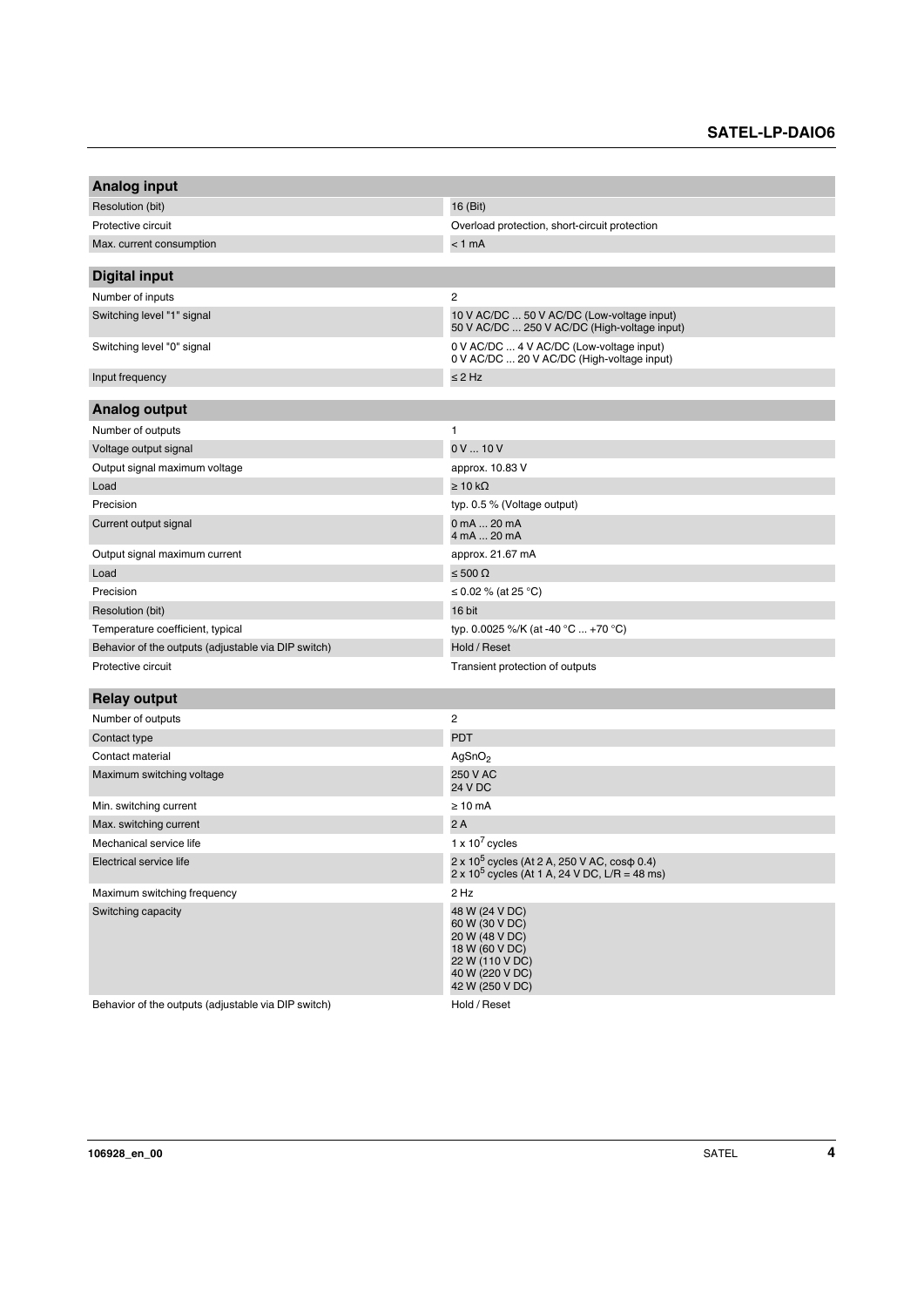| <b>Electrical isolation</b>                                                                                                                                                                                                                                                                                                                                                                                                                                                                |                                                                                                                                                                                                                                                       |  |  |
|--------------------------------------------------------------------------------------------------------------------------------------------------------------------------------------------------------------------------------------------------------------------------------------------------------------------------------------------------------------------------------------------------------------------------------------------------------------------------------------------|-------------------------------------------------------------------------------------------------------------------------------------------------------------------------------------------------------------------------------------------------------|--|--|
|                                                                                                                                                                                                                                                                                                                                                                                                                                                                                            |                                                                                                                                                                                                                                                       |  |  |
| Digital I/O                                                                                                                                                                                                                                                                                                                                                                                                                                                                                | 300 V (Rated insulation voltage (in each case between the digital inputs // digital<br>outputs // TBUS supply, reinforced insulation according to EN 61010))                                                                                          |  |  |
| Analog I/O                                                                                                                                                                                                                                                                                                                                                                                                                                                                                 | 50 V (Rated insulation voltage (in each case between the TBUS analog inputs /<br>analog outputs / supply, reinforced insulation according to EN 61010))                                                                                               |  |  |
| Digital/Analog I/O                                                                                                                                                                                                                                                                                                                                                                                                                                                                         | 300 V (Rated insulation voltage (in each case between the digital inputs and out-<br>puts // analog inputs and outputs, reinforced insulation according to EN 61010))                                                                                 |  |  |
| <b>Test voltage</b>                                                                                                                                                                                                                                                                                                                                                                                                                                                                        |                                                                                                                                                                                                                                                       |  |  |
| Digital I/O<br>Analog I/O                                                                                                                                                                                                                                                                                                                                                                                                                                                                  | 2.5 kV AC (50 Hz, 1 min.)<br>1.5 kV AC (50 Hz, 1 min.)                                                                                                                                                                                                |  |  |
| <b>Connection data</b>                                                                                                                                                                                                                                                                                                                                                                                                                                                                     |                                                                                                                                                                                                                                                       |  |  |
| Connection method                                                                                                                                                                                                                                                                                                                                                                                                                                                                          | Screw connection                                                                                                                                                                                                                                      |  |  |
| Conductor cross section, solid                                                                                                                                                                                                                                                                                                                                                                                                                                                             | 0.2 mm <sup>2</sup> 2.5 mm <sup>2</sup>                                                                                                                                                                                                               |  |  |
| Conductor cross section, flexible                                                                                                                                                                                                                                                                                                                                                                                                                                                          | $0.2$ mm <sup>2</sup> 2.5 mm <sup>2</sup>                                                                                                                                                                                                             |  |  |
| Conductor cross section AWG/kcmil                                                                                                                                                                                                                                                                                                                                                                                                                                                          | 24  14                                                                                                                                                                                                                                                |  |  |
| Stripping length                                                                                                                                                                                                                                                                                                                                                                                                                                                                           | 7 mm                                                                                                                                                                                                                                                  |  |  |
| <b>Tightening torque</b>                                                                                                                                                                                                                                                                                                                                                                                                                                                                   | 0.6 Nm                                                                                                                                                                                                                                                |  |  |
|                                                                                                                                                                                                                                                                                                                                                                                                                                                                                            |                                                                                                                                                                                                                                                       |  |  |
| <b>Status indication</b>                                                                                                                                                                                                                                                                                                                                                                                                                                                                   |                                                                                                                                                                                                                                                       |  |  |
| Status display                                                                                                                                                                                                                                                                                                                                                                                                                                                                             | Green LED (supply voltage, PWR)<br>Green LED (bus communication, DAT)<br>Red LED (periphery error, ERR)<br>Yellow LED (digital input, DI1)<br>Yellow LED (digital input, DI2)<br>Yellow LED (digital output, DO1)<br>Yellow LED (digital output, DO2) |  |  |
| <b>Ambient conditions</b>                                                                                                                                                                                                                                                                                                                                                                                                                                                                  |                                                                                                                                                                                                                                                       |  |  |
| Ambient temperature (operation)                                                                                                                                                                                                                                                                                                                                                                                                                                                            | -40 °C  70 °C (>55 °C Derating)<br>-40 °F  158 °F (>131 °F derating)                                                                                                                                                                                  |  |  |
| Ambient temperature (storage/transport)                                                                                                                                                                                                                                                                                                                                                                                                                                                    | $-40 °C  85 °C$<br>-40 °F  185 °F                                                                                                                                                                                                                     |  |  |
| Permissible humidity (operation)                                                                                                                                                                                                                                                                                                                                                                                                                                                           | 20 %  85 %                                                                                                                                                                                                                                            |  |  |
| Permissible humidity (storage/transport)                                                                                                                                                                                                                                                                                                                                                                                                                                                   | 20 %  85 %                                                                                                                                                                                                                                            |  |  |
| Altitude                                                                                                                                                                                                                                                                                                                                                                                                                                                                                   | 2000 m                                                                                                                                                                                                                                                |  |  |
| Vibration (operation)                                                                                                                                                                                                                                                                                                                                                                                                                                                                      | in accordance with IEC 60068-2-6: 5g, 10 Hz  150 Hz                                                                                                                                                                                                   |  |  |
| Shock                                                                                                                                                                                                                                                                                                                                                                                                                                                                                      | 16g, 11 ms                                                                                                                                                                                                                                            |  |  |
| Operating conditions for the extended temperature range (+55 $\degree$ C  70 $\degree$ C)                                                                                                                                                                                                                                                                                                                                                                                                  |                                                                                                                                                                                                                                                       |  |  |
| No function restrictions for the extended temperature range if you keep a minimum distance of 17.5 mm between the modules. The minimum<br>$\bullet$<br>distance is the width of a DIN rail connector.<br>I.<br>Otherwise please observe the following restrictions:<br>- Do not use the analog loop-powered output (PWR1).<br>- Only use the analog voltage output (U1).<br>- Use two of the four possible digital inputs/outputs, maximum.<br>Individual operating conditions on request. |                                                                                                                                                                                                                                                       |  |  |
| <b>Certification</b>                                                                                                                                                                                                                                                                                                                                                                                                                                                                       |                                                                                                                                                                                                                                                       |  |  |
| Conformance                                                                                                                                                                                                                                                                                                                                                                                                                                                                                | CE-compliant                                                                                                                                                                                                                                          |  |  |
| UL, USA / Canada                                                                                                                                                                                                                                                                                                                                                                                                                                                                           | UL 508 Listed<br>Class I, Div. 2, Groups A, B, C, D T4A<br>Class I, Zone 2, IIC T4                                                                                                                                                                    |  |  |
| Conformance                                                                                                                                                                                                                                                                                                                                                                                                                                                                                |                                                                                                                                                                                                                                                       |  |  |

EMC directive 2004/108/EC **EMC** directive 2004/108/EC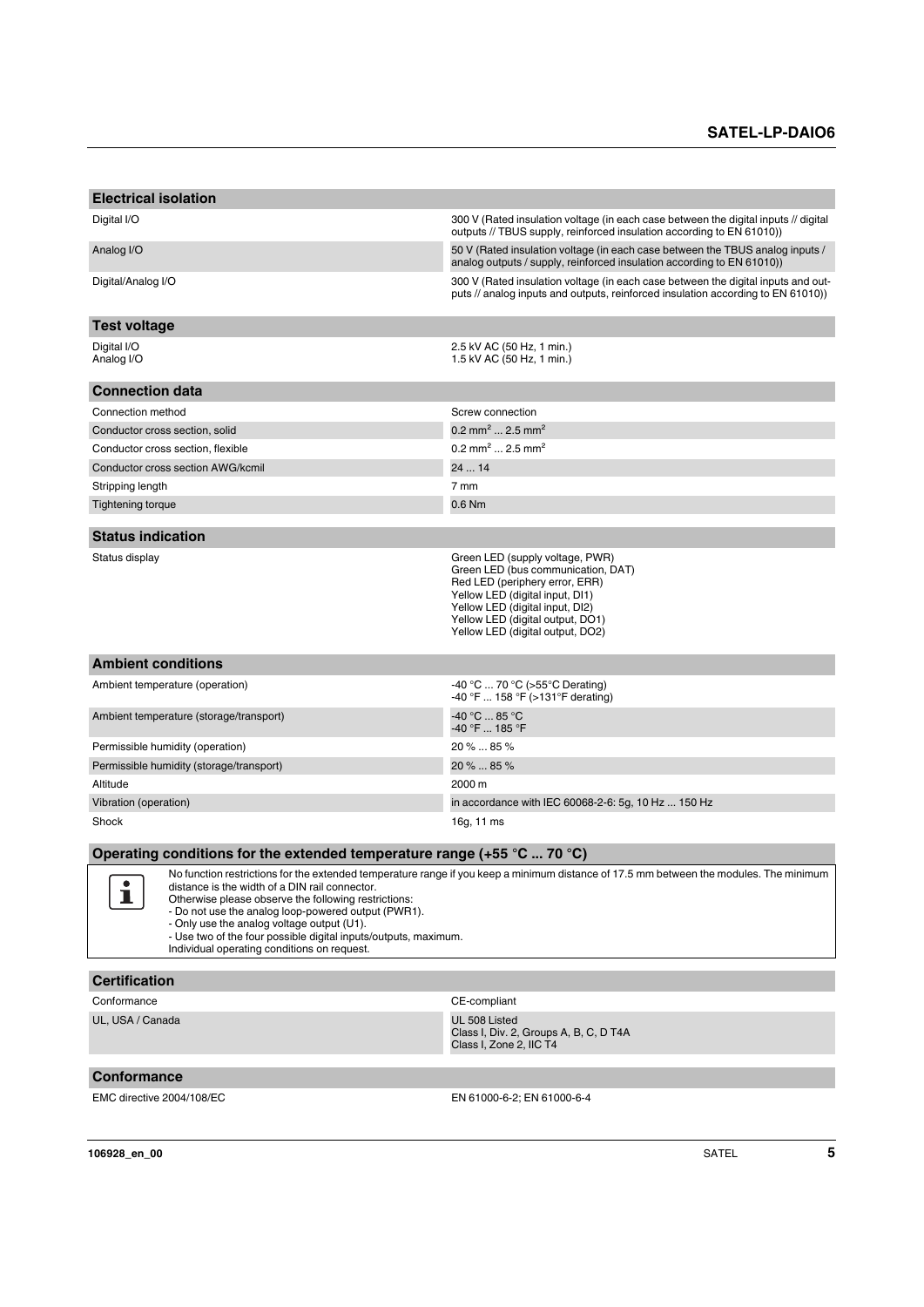| Tolerances influenced by electromagnetic interference           |                                                                         |             |  |
|-----------------------------------------------------------------|-------------------------------------------------------------------------|-------------|--|
| Type of electromagnetic interference                            | Typical deviation of the measuring range final value<br>(current input) |             |  |
|                                                                 | Relative                                                                | Absolute    |  |
| Electromagnetic fields according to EN 61000-4-3/IEC 61000-4-3  | $< \pm 0.2 \%$                                                          | $±40 \mu A$ |  |
| Conducted interference according to EN 61000-4-6/IEC 61000-4-6  | $< \pm 0.2 \%$                                                          | $±40 \mu A$ |  |
| Fast transients (burst) according to EN 61000-4-4/IEC 61000-4-4 | $< \pm 0.2 \%$                                                          | $±40 \mu A$ |  |

**Tolerances influenced by electromagnetic interference**

| Type of electromagnetic interference                                                | Typical deviation of the measuring range final value<br>(current output) |              |  |
|-------------------------------------------------------------------------------------|--------------------------------------------------------------------------|--------------|--|
| $\blacksquare$                                                                      | Relative                                                                 | Absolute     |  |
| Electromagnetic fields; 10 V/m according to EN 61000-4-3/IEC 61000-4-3 $\lt$ ±2.5 % |                                                                          | $±500 \mu A$ |  |
| Electromagnetic fields; 3 V/m according to EN 61000-4-3/IEC 61000-4-3               | $< \pm 0.2 \%$                                                           | $±40 \mu A$  |  |
| Conducted interference according to EN 61000-4-6/IEC 61000-4-6                      | $< \pm 0.2 \%$                                                           | $±40 \mu A$  |  |
| Fast transients (burst) according to EN 61000-4-4/IEC 61000-4-4                     | $< \pm 0.2 \%$                                                           | $±40 \mu A$  |  |

# <span id="page-5-0"></span>**5 Derating**



---- Loop PWR [mA] spacing 17.5 mm

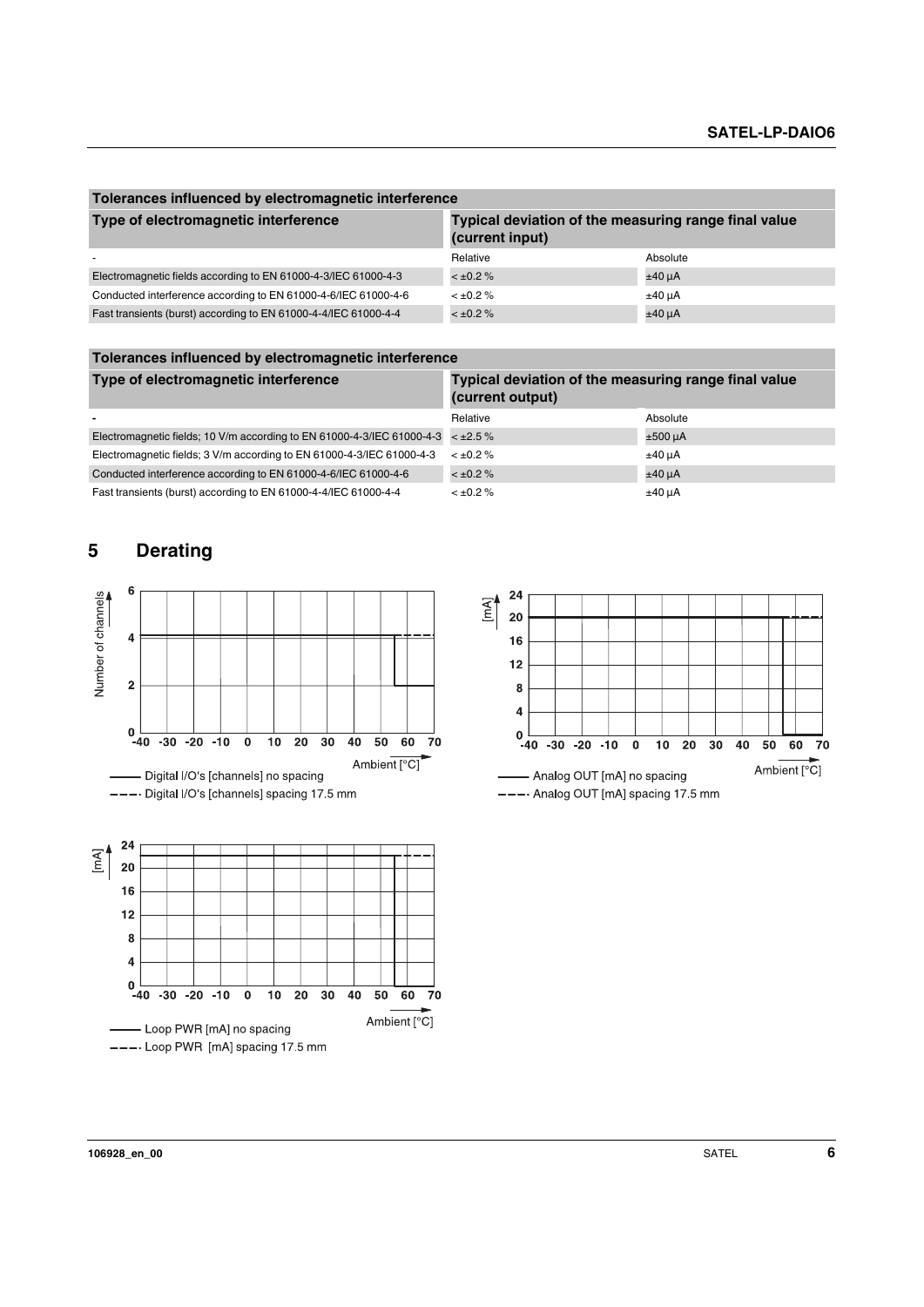# <span id="page-6-0"></span>**6 Safety regulations and installation notes**



#### **WARNING: Risk of electric shock**

During operation, certain parts of this device may carry hazardous voltages. Disregarding this warning may result in damage to equipment and/or serious personal injury.

- For applications with high operating voltages, ensure sufficient distance or insulation and provide shock protection.
- Provide a switch/circuit breaker close to the device, which is labeled as the disconnect device for this device or the entire control cabinet.
- Disconnect the device from all power sources during maintenance work and configuration (the device can remain connected to SELV or PELV circuits).
- The housing of the device provides a basic insulation against the neighboring devices, for 300 V eff. If several devices are installed next to each other, this has to be taken into account, and additional insulation has to be installed if necessary. If the neighboring device is equipped with basic insulation, no additional insulation is necessary.
- Always use the same phase for digital inputs and digital outputs. Maximum isolating voltage: 300 V.

#### <span id="page-6-1"></span>**6.1 Installation notes**



#### **WARNING:**

Observe the following safety notes when using the device.

- **•** Installation, operation, and maintenance may only be carried out by qualified electricians. Follow the installation instructions as described.
- **•** When installing and operating the device, the applicable regulations and safety directives (including national safety directives), as well as general technical regulations, must be observed. The technical data is provided in the package slip and on the certificates (conformity assessment, additional approvals where applicable).
- **•** The device must not be opened or modified. Do not repair the device yourself, replace it with an equivalent device. Repairs may only be carried out by the manufacturer. The manufacturer is not liable for damage resulting from violation.
- **•** The IP20 protection (IEC 60529/EN 60529) of the device is intended for use in a clean and dry environment. The device must not be subject to mechanical strain and/or thermal loads, which exceed the limits described.
- **•** To protect the device against mechanical or electrical damage, install it in a suitable housing with appropriate degree of protection as per IEC 60529.

#### <span id="page-6-2"></span>**6.2 UL Notes**

#### **INDUSTRIAL CONTROL EQUIPMENT FOR HAZARD-OUS LOCATIONS 45FP**

- A This equipment is suitable for use in Class I, Zone 2, IIC T4 and Class I, Division 2, Groups A, B, C,D T4A hazardous locations or non-hazardous locations only.
- B WARNING EXPLOSION HAZARD DO NOT DIS-CONNECT EQUIPMENT UNLESS POWER HAS BEEN SWITCHED OFF OR THE AREA IS KNOWN TO BE NON-HAZARDOUS.
- C WARNING EXPLOSION HAZARD SUBSTITU-TION OF COMPONENTS MAY IMPAIR SUITABILITY FOR CLASS 1, DIVISION 2.
- D These devices are open-type devices that are to be installed in an enclosure suitable for the environment that is only accessible with the use of a tool.
- E WARNING Exposure to some chemicals may degrade the sealing properties of materials used in relays within this device.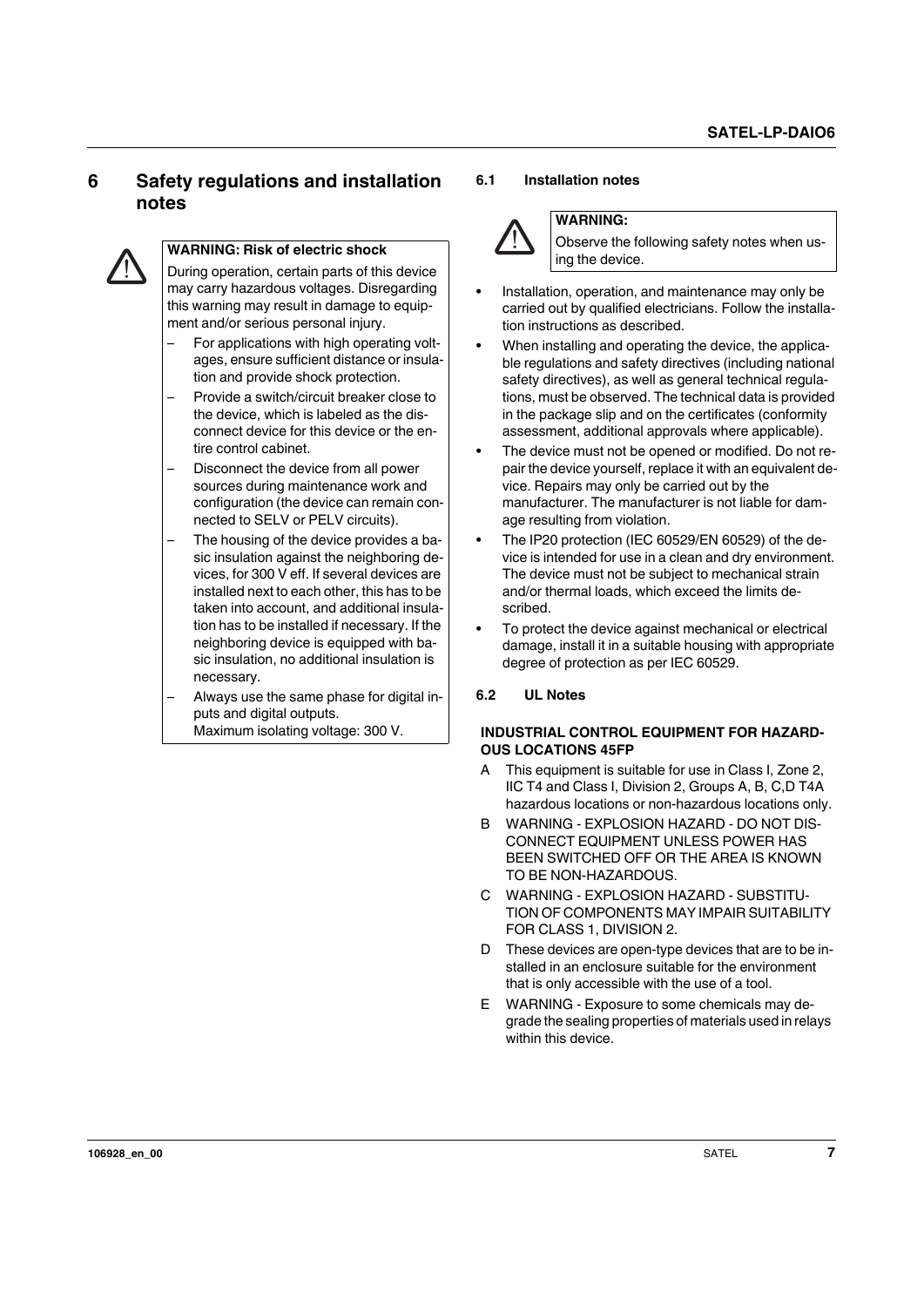## <span id="page-7-0"></span>**7 Installation**



#### **NOTE: electrostatic discharge!**

The device contains components that can be damaged or destroyed by electrostatic discharge. When handling the device, observe the necessary safety precautions against electrostatic discharge (ESD) according to EN 61340-5-1 and IEC 61340-5-1.

#### <span id="page-7-1"></span>**7.1 Structure**



Figure 1 Function elements

| Pos.           | <b>Designation</b>                               |  |  |
|----------------|--------------------------------------------------|--|--|
| 1              | Analog inputs for 2-, 3-, 4-wire measuring       |  |  |
|                | transducers                                      |  |  |
| 2              | Digital input as wide-range input                |  |  |
| 3              | Digital input as wide-range input                |  |  |
| 4              | DIP switches for input/output configuration      |  |  |
| 5              | White thumbwheel for setting the I/O-MAP address |  |  |
| 6              | Connection option for TBUS DIN rail connector    |  |  |
| $\overline{7}$ | DIN rail                                         |  |  |
| 8              | Metal foot catch for DIN rail fixing             |  |  |
| 9              | Analog output, alternatively current/voltage     |  |  |
| 10             | Relay output with PDT contact (floating)         |  |  |
| 11             | Relay output with PDT contact (floating)         |  |  |
| 12             | Status LEDs for the digital outputs DO1DO2       |  |  |
| 13             | Status LEDs for the digital inputs DI1DI2        |  |  |
| 14             | ERR status LED, red (communication error)        |  |  |
| 15             | DAT status LED, green (BUS communication)        |  |  |
| 16             | PWR status LED, green (supply voltage)           |  |  |

#### <span id="page-7-2"></span>**7.2 Basic circuit diagram**



Figure 2 Basic circuit diagram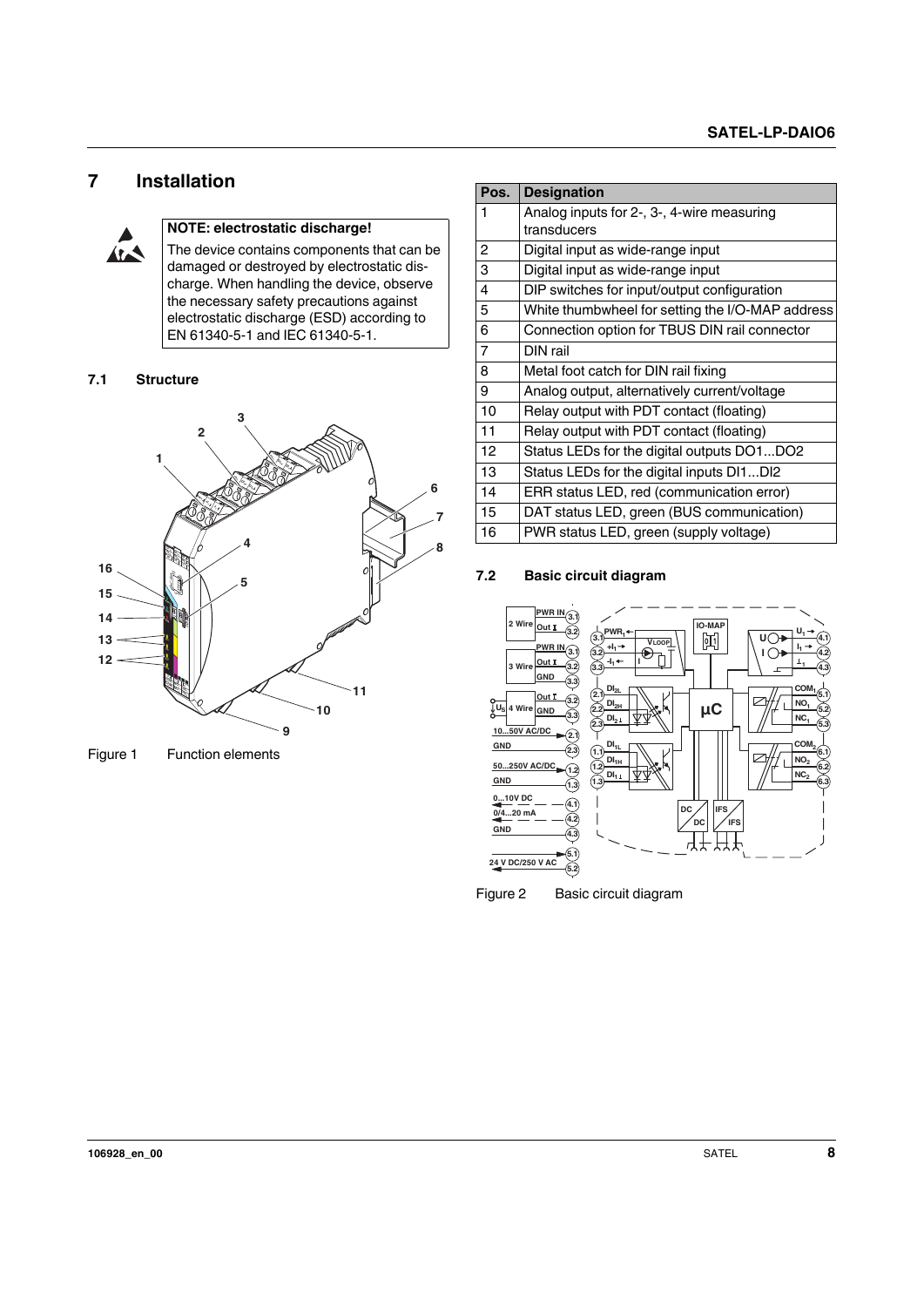#### <span id="page-8-0"></span>**7.3 Configuration**

The DIP switches on the front can be used to configure the input signal ranges (0...20 mA or 4...20 mA) and to set the behavior of the outputs in the event of an error (e.g., interruption of the bus communication by interruption of the wireless connection).

For the analog output you can either select the "reset" option (output value set to  $0 = "RESET")$  or the "hold last value" option ("HOLD"). For the digital outputs you can select the "reset" option (relay drops out = "RESET) or the "hold last valid value" option ("HOLD").



| Figure 3 | DIP switches |
|----------|--------------|
|----------|--------------|

|              |               | <b>DIP switch</b> |              |            |            |
|--------------|---------------|-------------------|--------------|------------|------------|
| Input/output | Configuration |                   | $\mathbf{2}$ | 3          | 4          |
| Analog IN    | $020$ mA      | <b>OFF</b>        |              |            |            |
| Analog IN    | 420 mA        | ON                |              |            |            |
| Analog OUT   | <b>RESET</b>  |                   | <b>OFF</b>   |            |            |
| Analog OUT   | <b>HOLD</b>   |                   | ON           |            |            |
| Digital OUT1 | <b>RESET</b>  |                   |              | <b>OFF</b> |            |
| Digital OUT1 | <b>HOLD</b>   |                   |              | ON         |            |
| Digital OUT2 | <b>RESET</b>  |                   |              |            | <b>OFF</b> |
| Digital OUT2 | <b>HOLD</b>   |                   |              |            | ON         |

#### **I/O MAP address**





Use the thumbwheel to set the I/O-MAP address. The extension module in the SATEL-LP wireless system is addressed using the I/O-MAP address.

The following conditions must be met:

On the entire wireless network, addresses 1 to 99 (I/O MAP) (maximum) may be assigned for the I/O extension modules.

| <b>Thumbwheel</b> | <b>Description</b>                                                                             |
|-------------------|------------------------------------------------------------------------------------------------|
| $01 - 99$         | I/O MAP address                                                                                |
| 00                | Delivery state                                                                                 |
| **. $1^*$ - $9^*$ | Setting not permitted                                                                          |
| $*1 - *9$         | Interface System slave address, for use<br>with other Interface System (IFS) master<br>devices |

#### **Wireless module in I/O data mode**

An input/output device must be provided with the same setting (I/O-MAP address) as the assigned input/output device at the other wireless station (I/O mapping).

Each I/O-MAP address must only be assigned to one device pair.

| <b>Example:</b>  | I/O MAP address |
|------------------|-----------------|
| l SATEL-LP-DAIO6 | 02              |
| SATEL-LP-DAIO6   | 02              |

Only the SATEL-LP-DAIO6 module can be assigned to the SATEL-LP-DAIO6 module.

#### **Wireless module in PLC/Modbus RTU mode**

Each I/O MAP address may only appear once in the network.

Input and output data is stored in a Modbus Memory Map in the master wireless module. You can read or write the process data via the serial interface of the master wireless module (RAD ID = 01) using Modbus RTU commands.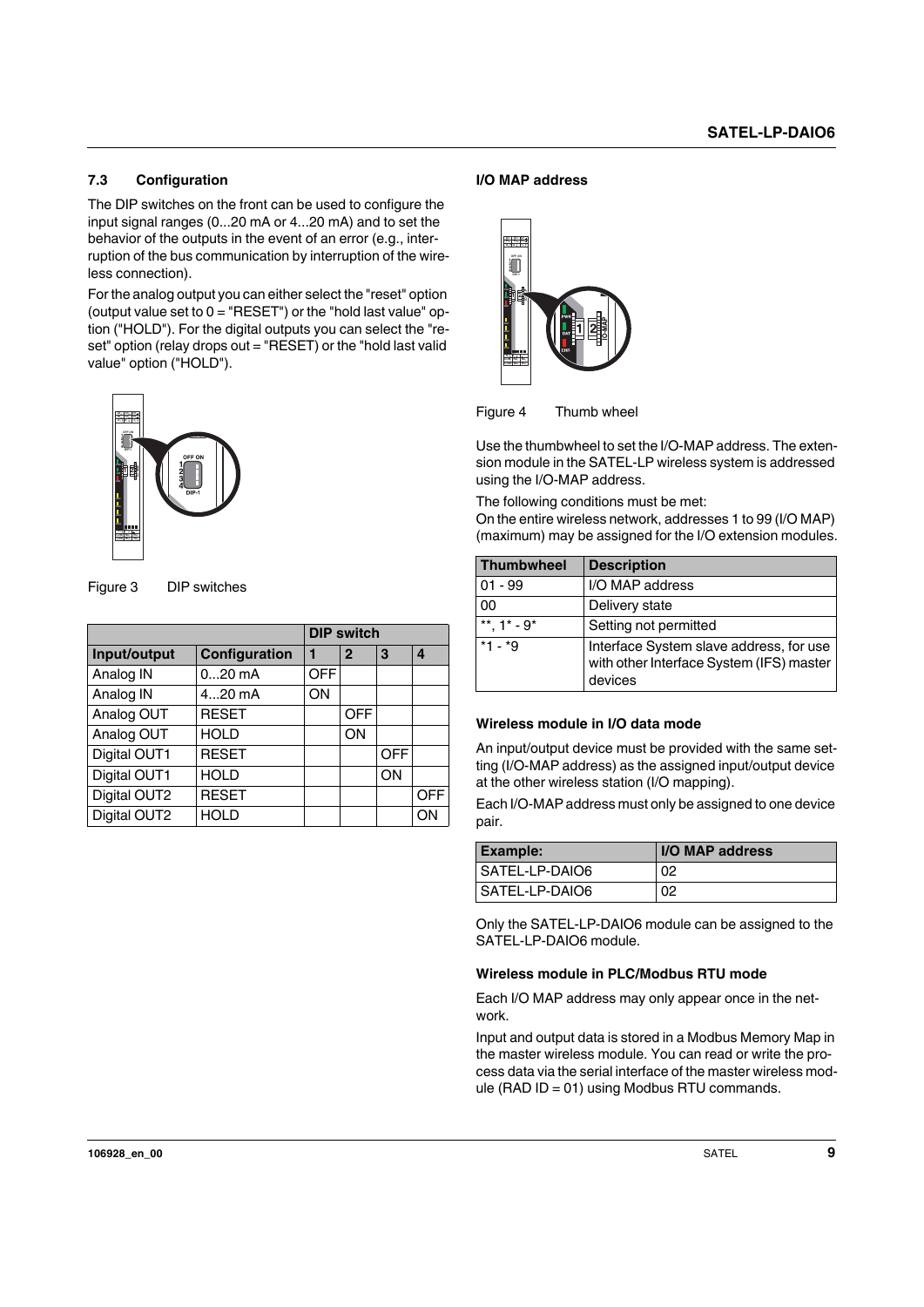#### <span id="page-9-0"></span>**7.4 Display and diagnostic elements**

The I/O extension module uses a total of seven LEDs to indicate the operating states.



Figure 5 Display and diagnostic elements

#### **PWR LED**

The green PWR LED indicates the supply voltage status.

OFF No supply voltage

ON Supply voltage OK

#### **DAT LED**

The green DAT LED indicates the bus communication status.

OFF No communication

Flashing Configuration/addressing mode

#### ON Cyclic data communication

#### **ERR LED**

The red ERR LED indicates the error status, e.g., no corresponding output module found (e.g., incorrect addressing).

| OFF      |                            | No error                                                                               |
|----------|----------------------------|----------------------------------------------------------------------------------------|
| Flashing | Slow<br>$(1.4 \text{ Hz})$ | I/O-MAP address changed                                                                |
|          | Fast<br>(2.8 Hz)           | Wireless module in I/O data<br>mode (wire in/wire out)                                 |
|          |                            | Missing input module,<br>no bus communication                                          |
|          |                            | Wireless module in PLC/Mod-<br>bus RTU mode                                            |
|          |                            | No Modbus communication (safe<br>state of outputs, depending on DIP<br>switch setting) |
| $\sim$   |                            | ∩!!! - - !!! - + - --- - !! - ----                                                     |

ON Critical internal error

#### **DI1 / DI2**

The yellow DI1/DI2 LEDs indicate the status of the digital inputs.

#### **DO1 / DO2**

The yellow DO1/DO2 LEDs indicate the status of the digital outputs.

#### <span id="page-9-1"></span>**7.5 Analog input**

The analog input of the extension module is able to process standard signals (0/4...20 mA).

All the inputs are electrically isolated from one another, from the supply voltage (via bus foot), and from other electronic components.

A supply voltage of 12 V DC, minimum, is available at the connection terminal block (PWR<sub>1</sub>) for the use of passive sensors (1 in Figure 1, for connection assignment see Figure 2).

#### <span id="page-9-2"></span>**7.6 Analog output**

The analog output of the extension module (9 in Figure 1) is designed as an active output.

All the outputs are electrically isolated from one another, from the supply voltage (via bus foot), and from other electronic components.

The output signal can be selected either as a current signal (0/4...20 mA) or as a voltage signal (0...10 V).

#### <span id="page-9-3"></span>**7.7 Digital inputs**

The digital inputs are electrically isolated (reinforced insulation) from one another, from the supply voltage (via the bus foot), and from other electronic components.

The two digital inputs of the extension module (2/3 in Figure 1) can process voltages from (LV: 0...50 V AC/DC, HV: 0...250 V AC/DC).

#### <span id="page-9-4"></span>**7.8 Digital outputs**

The two digital outputs of the extension module (10, 11 in Figure 1) are designed as floating relay contacts (PDT). Switching capacity: 2 A at 250 V AC / 24 V DC).

The digital outputs are electrically isolated (reinforced insulation) from one another, from the supply voltage (via the bus foot), and from other electronic components.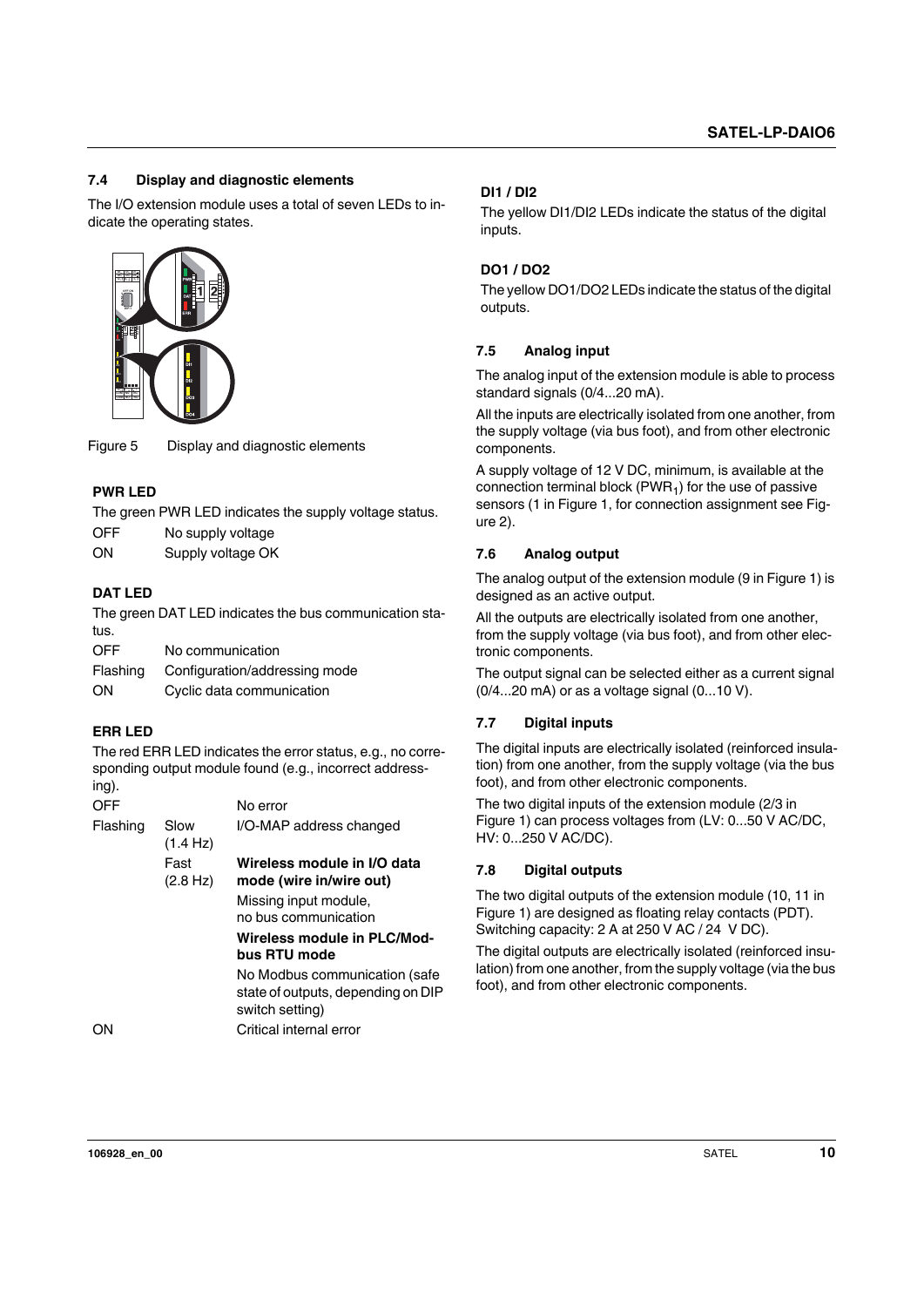#### <span id="page-10-0"></span>**7.9 Assembly/removal**

#### **Connection station with I/O extension modules**

Up to 32 different I/O extension modules can be connected to every wireless module via the DIN rail connector (see accessories). Data is transmitted and power is supplied to the I/O extension modules via the bus foot.



Figure 6 SATEL-LP connection station with up to 32 I/O extension modules

The I/O extension modules must only be  $\mathbf{i}$ mounted to the right of the wireless module.

**To mount on the DIN rail connector, proceed as follows:**



Figure 7 Mounting and removing

When using the device in a connection station, use the 17.5 mm wide DIN rail connector supplied. Only use the DIN rail connector in connection with 24 V DC devices.

- **•** Connect the DIN rail connectors together for a connection station.
- **•** Push the connected DIN rail connectors into the DIN rail.
- **•** Place the device onto the DIN rail from above. Ensure the device and DIN rail connector are aligned correctly.
- **•** Holding the device by the housing cover, carefully push the device towards the mounting surface so that the device bus connector is securely fixed onto the DIN rail connector.
- **•** Once the snap-on foot has been audibly snapped onto the DIN rail, check that it is fixed securely. The device is only mechanically secured via the DIN rail.
- **•** Connect the desired number of I/O extension modules to the wireless module via the DIN rail connector.
- **•** Install the device in suitable housing to meet the requirements for the protection class.
- **•** During startup, check that the device is operating, wired, and marked correctly.

#### **To remove, proceed as follows:**

- **•** Use a suitable screwdriver to release the locking mechanism on the snap-on foot of the device.
- **•** Hold onto the device by the housing cover and carefully tilt it upwards.
- **•** Carefully lift the device off the DIN rail connector and the DIN rail.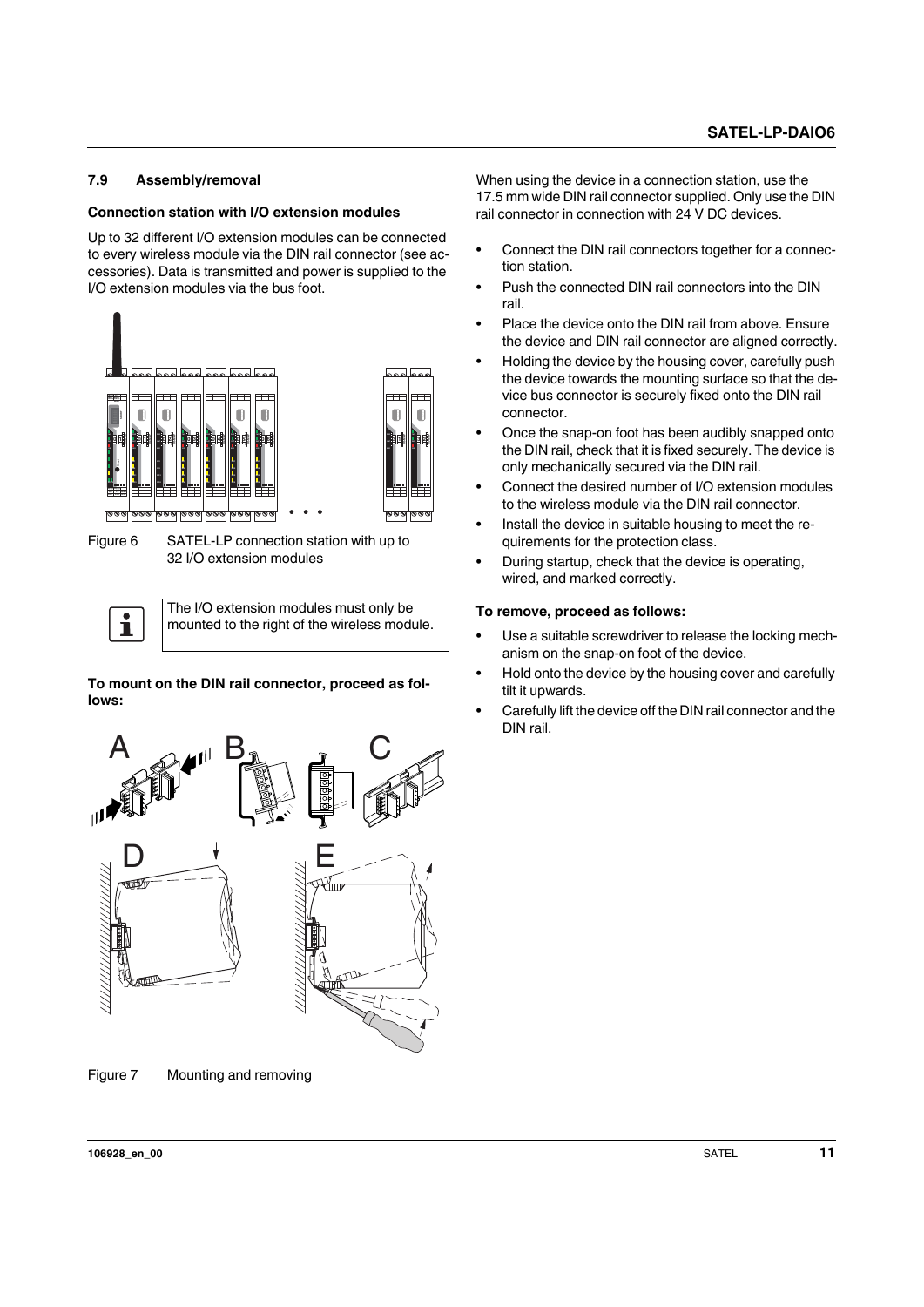#### <span id="page-11-0"></span>**7.10 Connecting the cables**



Figure 8 Connecting the cables

- **•** Crimp ferrules to the wires. Permissible cable cross section: 0.2...2.5 mm².
- **•** Insert the wire with ferrule into the corresponding connection terminal block.
- **•** Use a screwdriver to tighten the screw in the opening above the connection terminal block. Tightening torque: 0.6 Nm